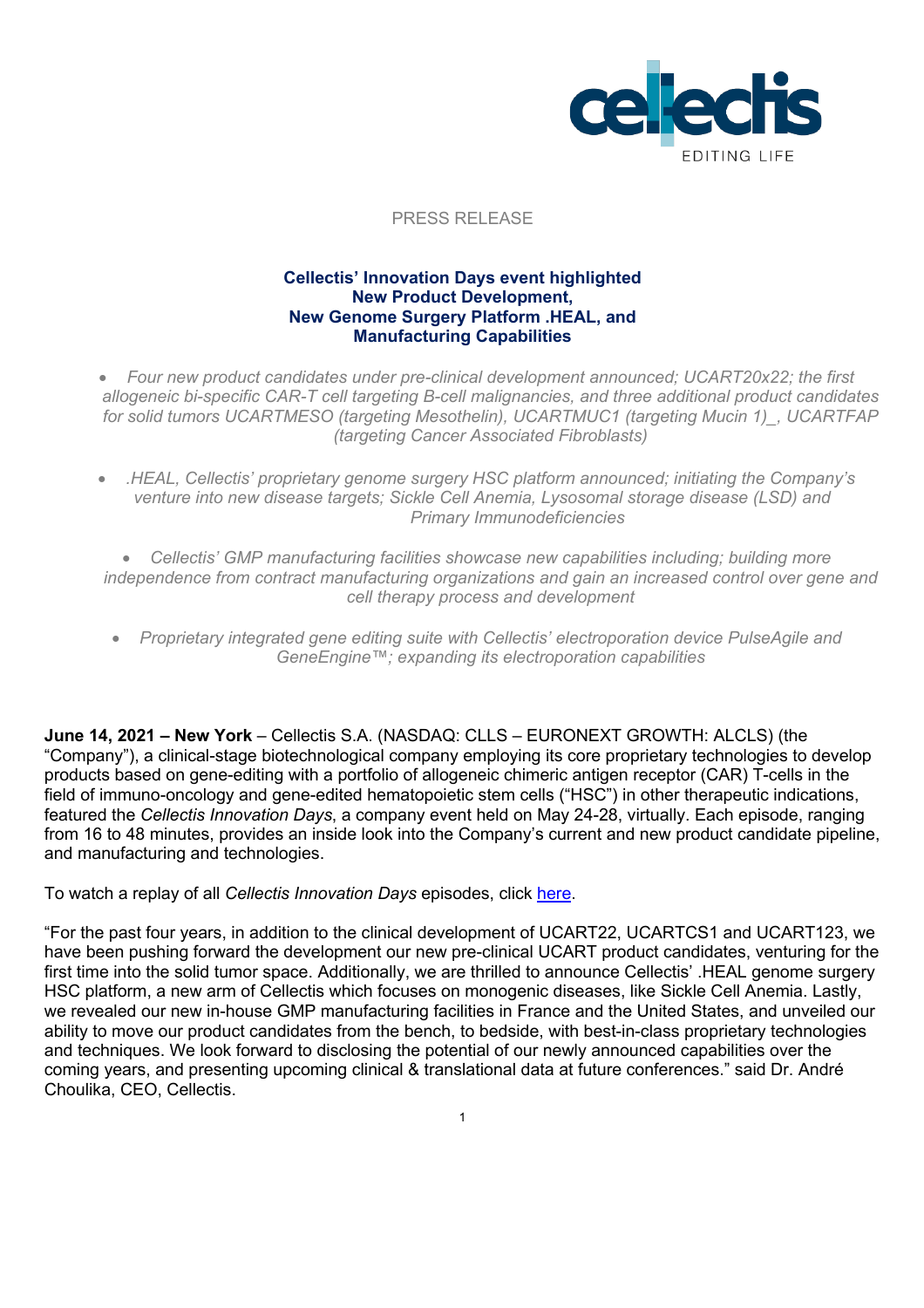# *Cellectis shared overview of the Company's proprietary and partnered product pipelines*

To date, more than 120 patients have been administered allogeneic CAR T cells utilizing technology developed by Cellectis, both in Cellectis-sponsored clinical trials and those of our licensing partners Allogene and Servier.

# **UCARTCS1 in patients with relapsed/ refractory multiple myeloma (r/r MM)**

- MELANI-01 is a phase 1 trial evaluating UCARTCS1 at escalating dose levels in patients with r/r MM.
- Cellectis presented the preliminary translational data from the first group of patients enrolled on the MELANI-01 study at American Society of Gene and Cell Therapy's  $24<sup>th</sup>$  annual meeting.
- Early preliminary data validates CS1/SLAMF7 as a target for allogeneic CAR-T cells in multiple myeloma. UCARTCS1 expansion and persistence was observed and correlated with anti-myeloma activity, and changes in serum cytokines. The MELANI-01 trial is currently enrolling patients with protocol modifications including restarting at dose level (DL) -1, lower doses of lymphodepletion chemotherapy, which could address lymphopenia as well as result in added expansion; additional requirements for monitoring and management/prophylaxis for opportunistic infections, and cytokine release syndrome (CRS)/ hemophagocytic lymphohistiocytosis (HLH).
- The MELANI-01 clinical study protocol allows for up to 18 patients to enroll in the dose escalation period and 12-30 patients in the dose expansion period of the Phase 1. The MELANI-01 trial is currently enrolling patients at DL -1, the first of 3 planned dose levels .

### **UCART22 in patients with relapsed or refractory B cell acute lymphoblastic leukemia (r/r B-ALL)**

- BALLI-01 is a phase 1 trial evaluating UCART22 at escalating dose levels in patients with r/r B-ALL.
- At the 62<sup>nd</sup> American Society of Hematology Annual Meeting, in December 2020, gave a first look at the BALLI-Study:
- Early preliminary data on a small number of patients who received UCART22 after fludarabine and cyclophosphamide pre-conditioning support proof of concept for the use of allogeneic CAR-T products targeting UCART22 in this setting.
- UCART22 demonstrated preliminary anti-leukemic activity with no unexpected toxicities in heavily pretreated patients with ALL, establishingiproof of concept for this product candidate. Importantly, patient T cell recovery happened early in the treatment period, suggesting that the addition of alemtuzumab to the fludarabine and cyclophosphamide lymphodepletion regimen in order to prolong host T-cell suppression should allow for expansion and persistence of UCART22. These cohorts are currently enrolling.
- The BALLI clinical study protocol allows for up to 30patients to enroll in the dose escalation period and 53patients in the dose expansion period of the Phase 1/2a. The BALLI-01 trial is currently enrolling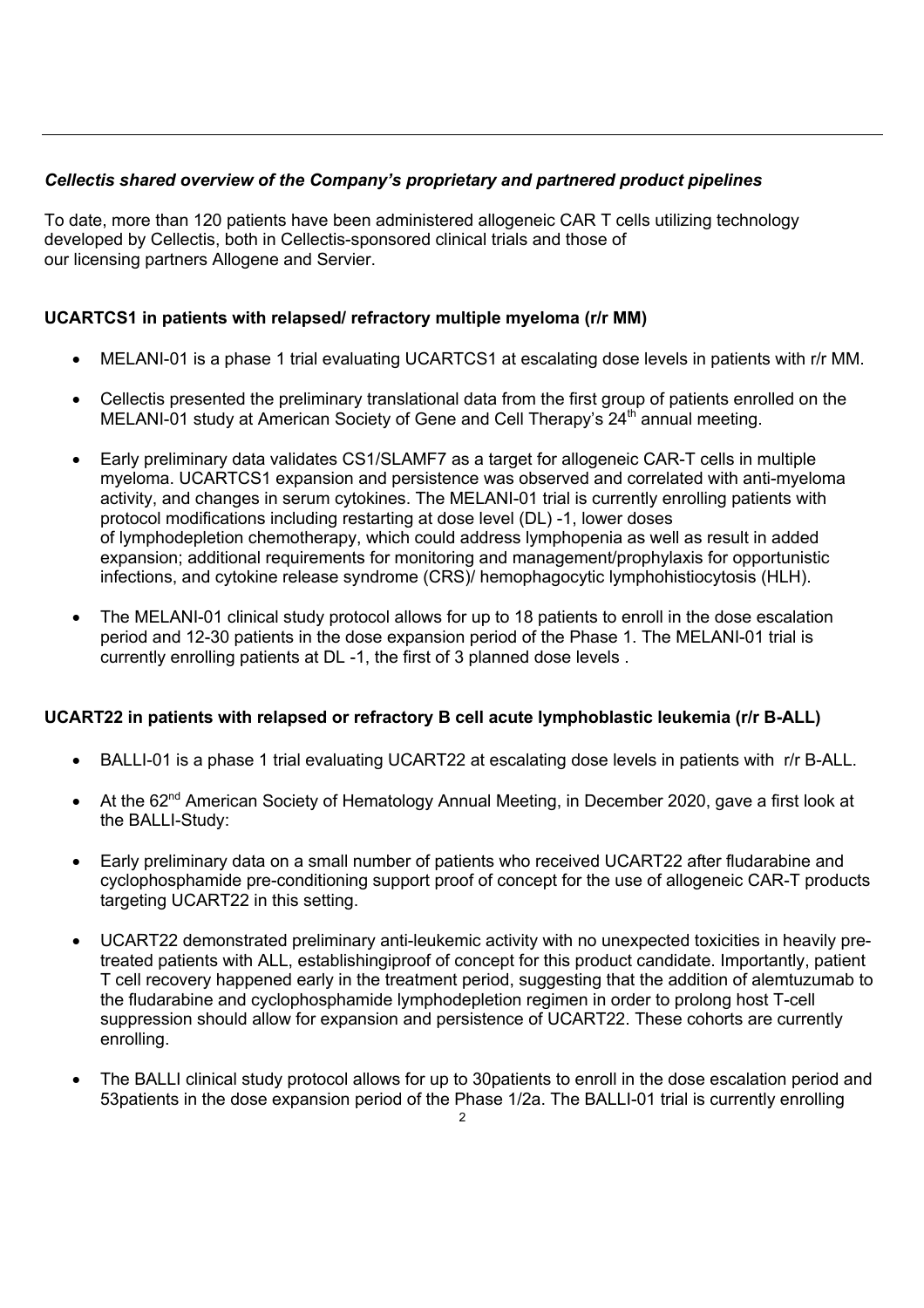patients at DL2i in the dose escalation of the FCA lymphodepletion cohort, with at least one additional dose level planned.

# **UCART123 in patients with relapsed or refractory acute myeloid leukemia (r/r AML)**

- AMELI-01 is a phase 1 trial evaluating UCART123 at escalating dose levels in patients with r/r AML.
- Similar to the BALLI-01 trial, AMELI-01 employs a modified toxicity probability interval (mTPI) dose escalation design to evaluate progressive dose levels of UCART123 in concert with fludarabine and cylophosphamide or fludarabine, cyclophosphamide, and alemtuzumab lymphodepletion regimens in patients with r/r AML.
- The AMELI-01 clinical study protocol allows for up to 22 patients to enroll in the dose escalation period and 18-37 patients in the dose expansion period of the Phase 1. The AMELI-01 study is active at DL2i of the FCA lymphodepletion cohort.

## *Cellectis outlines four new UCART preclinical programs, targeting solid tumors*

### *UCART20x22 ; the first allogeneic dual CAR T-cell candidate product for B-cell malignancies*

- A derivative of UCART22, that newly includes an additional CAR targeting CD20.
- An allogeneic dual CART targeting both CD20 and CD22, both of which are highly expressed in B-cell malignancies.
- UCART20x22 adds CD20 CAR to UCART22 to increase breadth of antigen targeting; targeting two antigens simultaneously could lead to increased efficacy.
- Targeting both CD20 and CD22 is more likely to prevent tumor escape and is an alternative to approved autologous CART products targeting CD19.
- UCART20x22 uses TALEN® to disrupt the CD52 and TRAC genes, similar to UCART22 and UCART123 – thus bearing three genetic edits in total.
- Preclinical data show that UCART20x22 is able to kill tumor cells bearing CD20 even in the absence of CD22 antigen.

### *UCARTMESO for mesothelin-expressing solid tumors*

- UCARTMESO is an allogeneic CAR T-cell product candidate targeting mesothelin.
- Mesothelin is a tumor-associated antigen that is highly and consistently expressed in mesothelioma and pancreatic cancer, and is also over-expresed in subsets of other solid tumors (ovarian cancer, nonsmall cell lung cancer, gastric cancer, triple-negative breast cancer).
- Four gene edits are made: TGFβ receptor (TGFBR2) knockout for resistance to immunosupressive microenvironment; TCR knockout to prevent graft versus host disease; CD52 knockout to confer resistance to a lymphodepleting CD52 monoclonal antibody; and mesothelin CAR lentiviral transduction.
- Preclinical data shows that TGFBR2-edited MESO CAR T-cells, exhibit high anti-tumor activity in vitro and in vivo.
- Targeting TGFβ signaling could be beneficial for multiple solid tumors.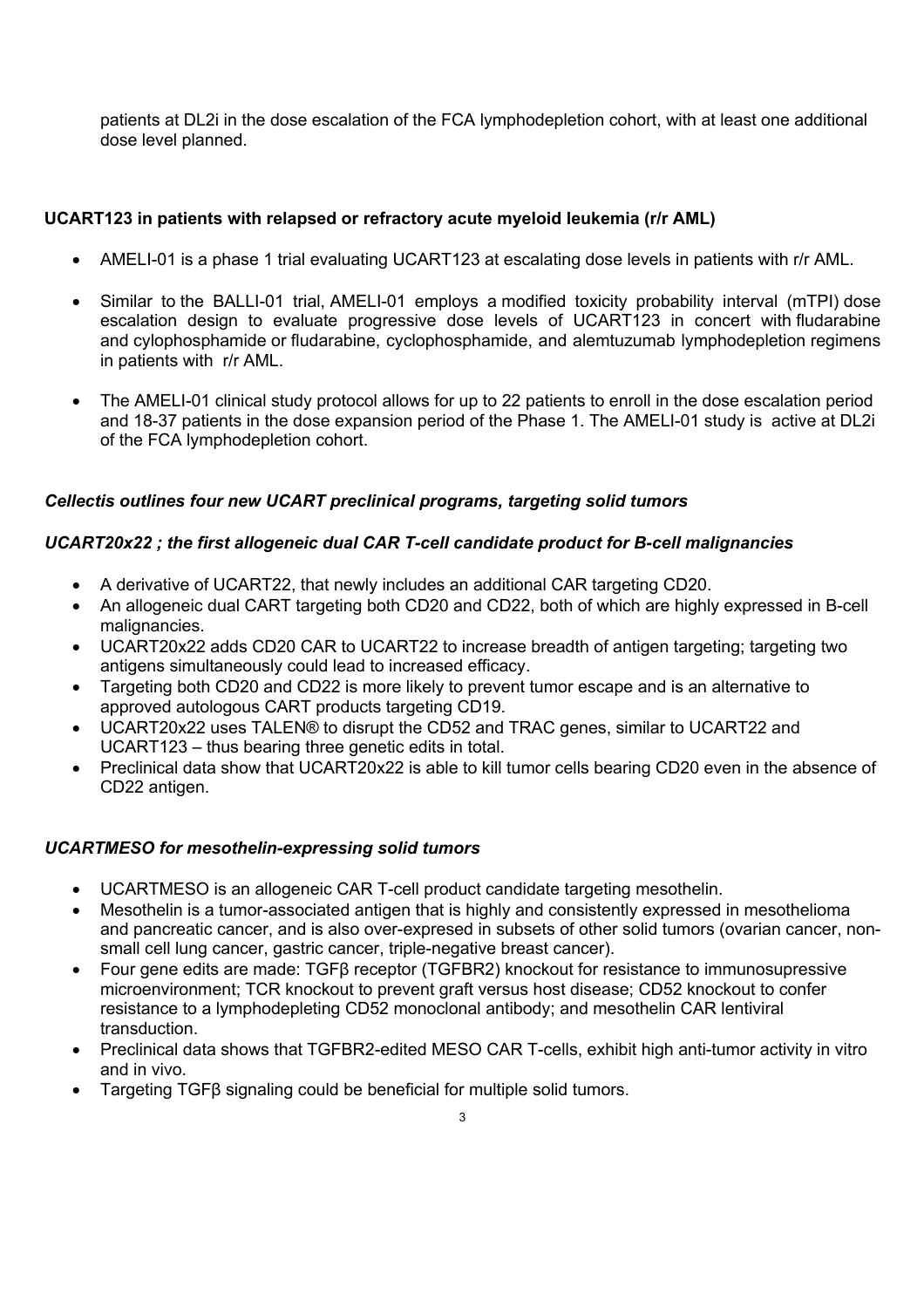## *UCARTMUC1 for Mucin 1-expressing epithelial cancers*

- UCARTMUC1 is an allogeneic CAR T-cell targeting Mucin 1 for triple negative breast cancer and a variety of epithelial cancers. As other solid tumor targets can be plagued by safety concerns due to offtumor expression, MUC1 is of high interest as its expression in normal epithelium is restricted to apical membranes. Additionally, its heavy glycosylation in normal tissue renders MUC1 undetectable by Cellectis' MUC1 CAR that only recognizes hypoglycosylated MUC1 present in cancer cells.
- UCARTMUC1 incorporates three TALEN® knockouts (TCR, B2M, and PD-1) with two knockins (IL-12 and HLA-E). In lieu of the deleted beta-2 microglobulin gene (part of MHC-1 complex), Cellectis has inserted the HLA-E gene to cloak the cells from immune detection by NK cells, thus increasing CART persistence.
- In lieu of the PD-1 gene, Cellectis has inserted the IL-12 gene to enhance tumor cell killing and attract other pro-inflammatory cells when induced by the MUC1 CAR binding tumor cells.
- Preclinical data indicates that UCARTMUC1 shows strong intratumoral expansion translating into promising preclinical anti-tumor activity in vivo.

## *UCARTFAPtargeting Cancer Associated Fibroblasts (CAFs) in the tumor microenvironment*

- CAFs secrete a number of factors amounting to physical and chemical barriers preventing T-cell activity; reducing the amount of CAFs, will, in turn reduce the immunosuppressive signals emitted from the tumor and hopefully convert "cold" tumors into "hot" tumors that can then be targeted with checkpoint inhibitor therapy.
- By targeting the cancer-associated fibroblasts, Cellectis aims to erode the physical barrier encasing the tumor microenvironment that prevents T-cell (and CAR T-cell) infiltration into the tumor.
- TCR knocked out to prevent GVHD and beta-2 microglobulin knocked out to provide resistance to the patient's own T-cells.

### **Investment in GMP manufacturing facilities provides Cellectis with more independence and control over gene and cell therapy process and development and production**

- Cellectis' manufacturing facility in Paris is 55,000 square feet and is planned to produce starting materials for manufacturing operations, to make cell banks, plasmids (for both mRNAs and vectors), as well as mRNAs and vectors. Production of key materials started in November 2020.
- Cellectis' GMP manufacturing facility in Raleigh, North Carolina is 82,000 square feet and is planned to include Cellectis' clinical and commercial UCART manufacturing operations.
- Cellectis believes it has the capacity to run 40 lots per year per manufacturing suite, with each lot generating between several dozen to 100+ doses depending on the cells required per patient body weight. Additionally, Cellectis believes it has the capacity to process two separate products simultaneously upon the planned completion of the second suite isolator train installation and qualification by the end of this year. Lastly, the clean core also contains shell space in which two additional suites (and a second supporting fill room) can be constructed, ultimately supporting up to four separate products simultaneously.
- The first UCART training run (from starting cells to vialed drug product) was completed in May 2021, and the facility is expected to be GMP-live by mid-year.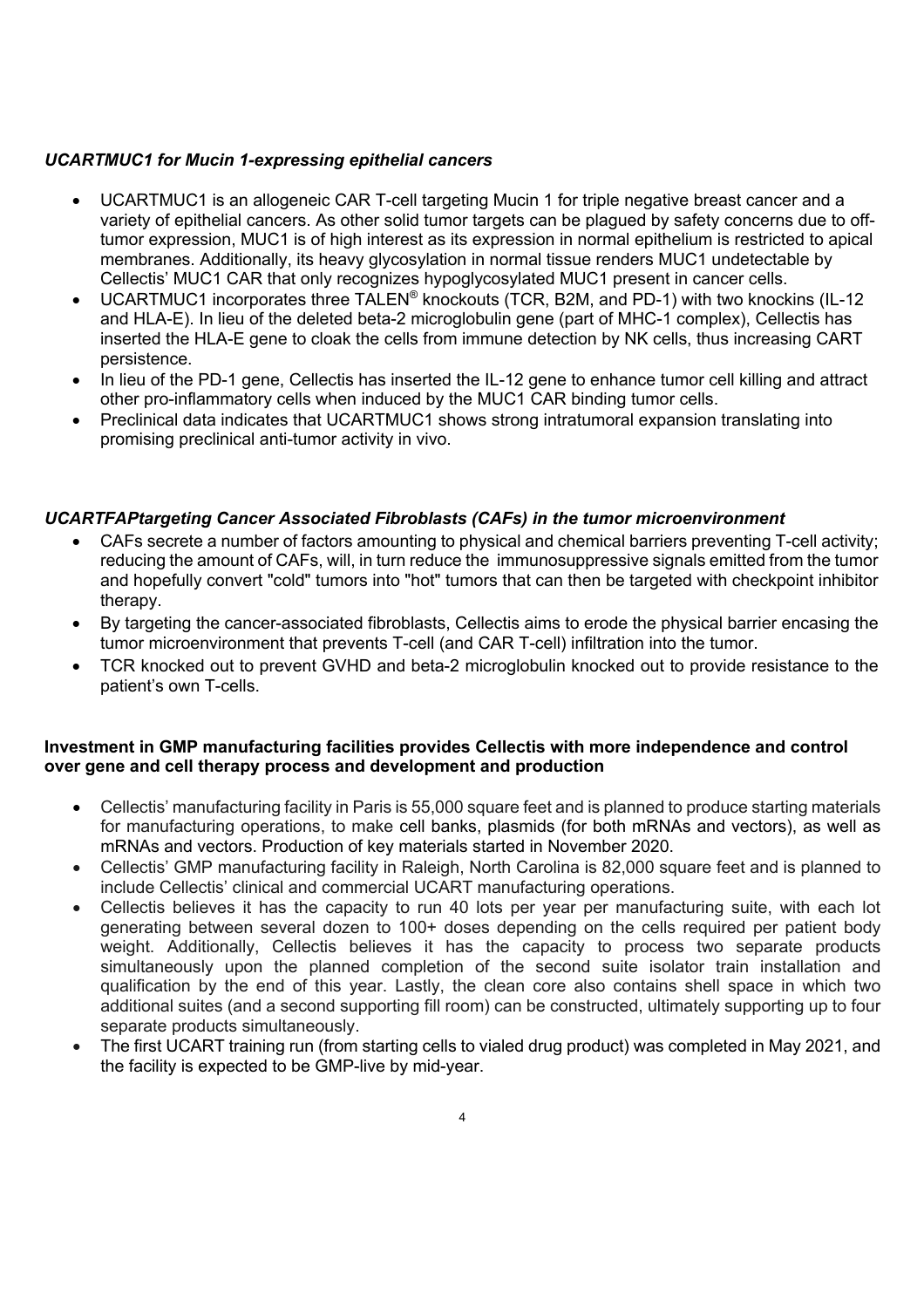• After engineering runs for two different products, the first GMP clinical material is planned to be manufactured by the end of this year.

### **Cellectis' proprietary integrated gene editing suite; expanding electroporation capabilities**

- Cellectis has its own proprietary gene editing capabilities, as well as an important patent portfolio which has been developed over a 21-year timeframe.
- Cellectis developed its proprietary electroporation device *PulseAgile,* associated reagents, buffers, and the process and electrical wave forms delivered during electroporation. ~96% of double KO was achieved in ~1B T cells in a single electroporation with PulseAgile, with robust yield and batch-to-batch consistency.
- Cellectis' electroporation platform is designed for rapid gene editing delivery optimization for any cell and payload type, especially for gene editing.
- Cellectis expanded its electroporation capabilities with its GeneEngine™, a proprietary versatile and robust closed system device allowing high scalability through repeat electroporations in a single chamber and capable of electroporating ~100 B T cells within 90 minutes.
- Additionally, Cellectis capitalized on its expertise with TALEN® technology (precision, activity and specificity) to develop a C-to-T TALE base editor (i.e. mediating *targeted* C•G to T•A base pair conversion in genomic DNA) showing promise in term of activity as well as specificity within the editing window.

## **Cellectis reveals .***HEAL***, a genome surgery platform for genetic diseases**

.HEAL is a new gene editing platform developed by Cellectis that leverages the power of TALEN® technologyto allow highly efficient gene inactivation, insertion and correction in hematopoietic stem and progenitor cells (HSPCs). Cellectis highlighted programs in sickle cell disease (SCD), lysosomal storage disease (LSD) and primary immunodeficiencies.

.HEAL highlights lead product candidate TALGlobin01, an autologous ex vivo TALEN®-edited CD34+ HSC therapy for the treatment of SCD.

- TalGlobin-01 is developed with TALEN® technology to induce a double DNA strand break at the SCDcausing *HBB* gene and AAV particles containing a DNA repair template designed to correct the faulty HBB gene via endogenous homology directed repair (HDR). Under its current setting, this approach promotes about 60% HDR-mediated *HBB* gene correction and less than 20% of *HBB* gene inactivation in SCD patient HSPCs *in vitro*. This genetic correction has led to a sharp decrease of Sickle Hemoglobin (HbS) frequency from 90% to 20% and an increase of up to 80% of functional hemoglobin frequency after erythroid differentiation of corrected HSPCs *in vitro*.
- *In vivo* preclinical study showed that corrected HSPCs engrafted in the bone marrow of NSG mice and maintained up to 35% of *HBB* gene correction, 16 weeks post transplantation.

### **Lysosomal storage disorders (LSD)**

• Cellectis has developed an artificial exon (ArtEx) strategy to introduce a corrected gene copy coding for the LSD enzyme into the intronic region of a gene expressed in myeloid cells. This approach would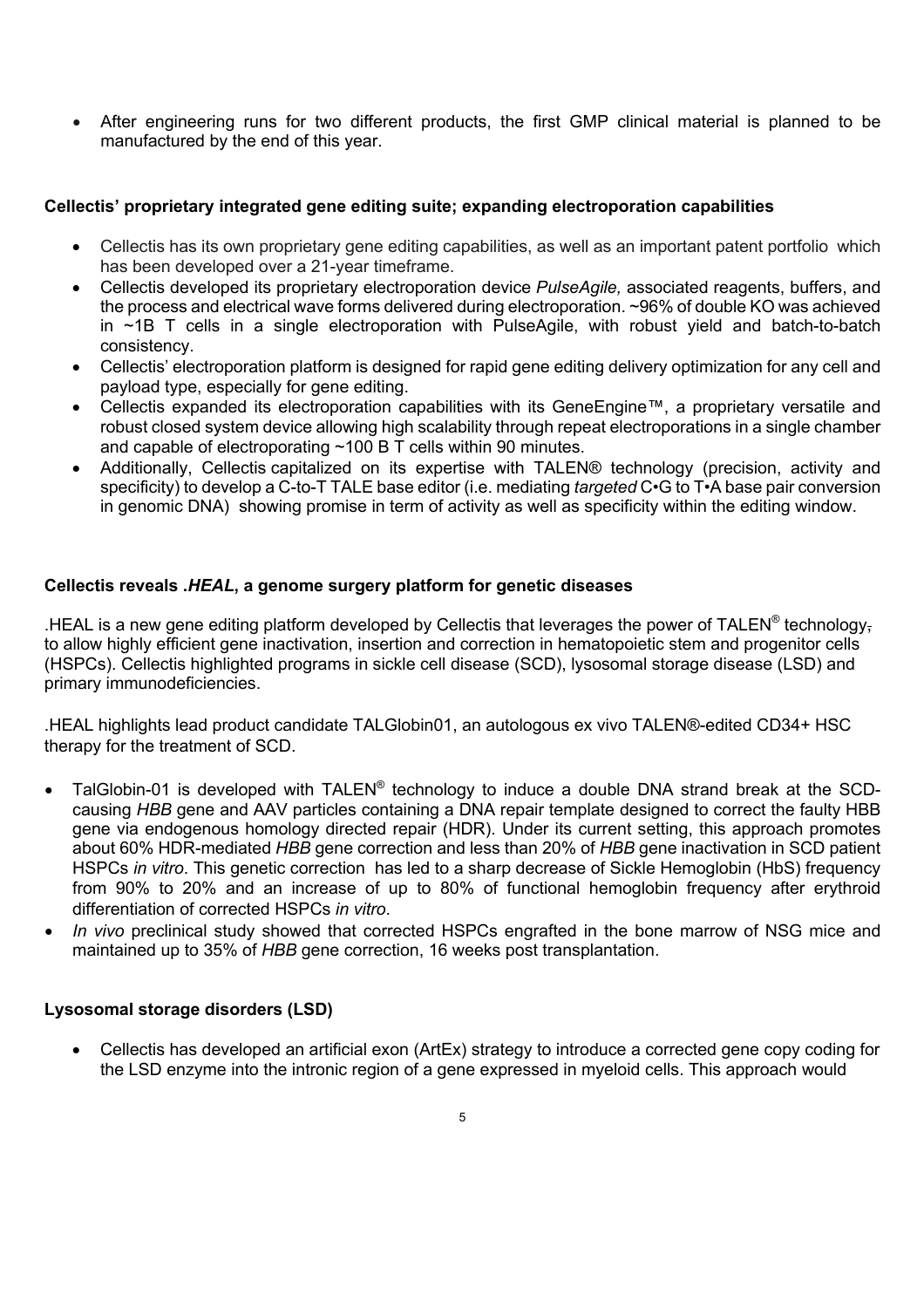avoid the potential collateral effect of knocking out the endogenous gene without a correct replacement.

• This editing strategy opens new avenues for the treatment of LSDs, as it would allow to address the systemic lack of lysosomal enzyme activity, including in the brain, and could be used to produce virtually any defective LSD enzyme. It represents a new platform, in which a single safe and well characterized TALEN® could be used to treat different LSDs.

### **RAG1 SCID**

- RAG1 is an essential enzyme temporarily expressed in the early development of T and B cells, making traditional gene therapy approaches challenging in terms of spatio-temporal control.
- Cellectis collaborator Pr. Toni Cathomen (University of Freiburg, Germany) has used TALEN<sup>®</sup>, designed by Cellectis, in HSCs to insert a corrected copy of the gene into the intron 1 of the endogenous RAG1 making the transgene expression under the regulation of the RAG1endogenous promoter. Successful insertion was observed in ~30% of short-term progenitor cells and more importantly in ~20% of long-term progenitor cells. Corrected cells highly expressed RAG1 and the lineage differentiation of the CD34+ cells was not affected.

### **Hyper IgE syndrome**

Still in collaboration with Pr. Toni Cathomen (University of Freiburg, Germany), Cellectis has developed a strategy applicable in HSCs and T-cells, in which a wild type cDNA sequence containing exon 9 to 24 is inserted into an intronic sequence of the STAT3 gene to restore its functionality. STAT3 is a signal transduction molecule that governs the cytokine response to extracellular signals. Mutation of STAT3 leads to Hyper IgE *Syndrome*. The expression level of STAT3 needs to be tightly regulated as two isoforms, STAT3α and STAT3β, that play oncogenic and tumor-suppressing roles, respectively, need to be expressed in certain ratio. This makes traditional gene therapy approaches very challenging. By using TALEN® designed by Cellectis, 70% of gene insertion could be achieved in poc experiments. Importantly, the STAT3α : STAT3β isoform expression ratio was maintained, which is a key step to restore function of STAT3 in patients.

### **About Cellectis**

Cellectis is a gene editing company, developing first of its kind therapeutic products. Cellecties utilizes an allogeneic approach for CAR-T immunotherapies in oncology, pioneering the concept of off-the-shelf and readyto-use gene-edited CAR T-cells to treat cancer patients, and a platform to make therapeutic gene editing in hematopeitic stem cells for various diseases. As a clinical-stage biopharmaceutical company with over 21 years of expertise in gene editing, Cellectis is developing life-changing product candidates utilizing TALEN®, its gene editing technology, and PulseAgile, its pioneering electroporation system to harness the power of the immune system in order to treat diseases with unmet medical needs.

As part of its commitment to a cure, Cellectis remains dedicated to its goal of providing life-saving UCART product candidates for multiple cancers including acute myeloid leukemia (AML), B-cell acute lymphoblastic leukemia (B-ALL) and multiple myeloma (MM). .HEAL is a new platform focusing on hematopeitic stem cells to treat blood disorders, immunodeficiencies and lysosomial storage diseases.

Cellectis headquarters are in Paris, France, with locations in New York, New York and Raleigh, North Carolina. Cellectis is listed on the Nasdaq Global Market (ticker: CLLS) and on Euronext Growth (ticker: ALCLS). For more information, visit www.cellectis.com.

Follow Cellectis on social media: @cellectis, LinkedIn and YouTube.